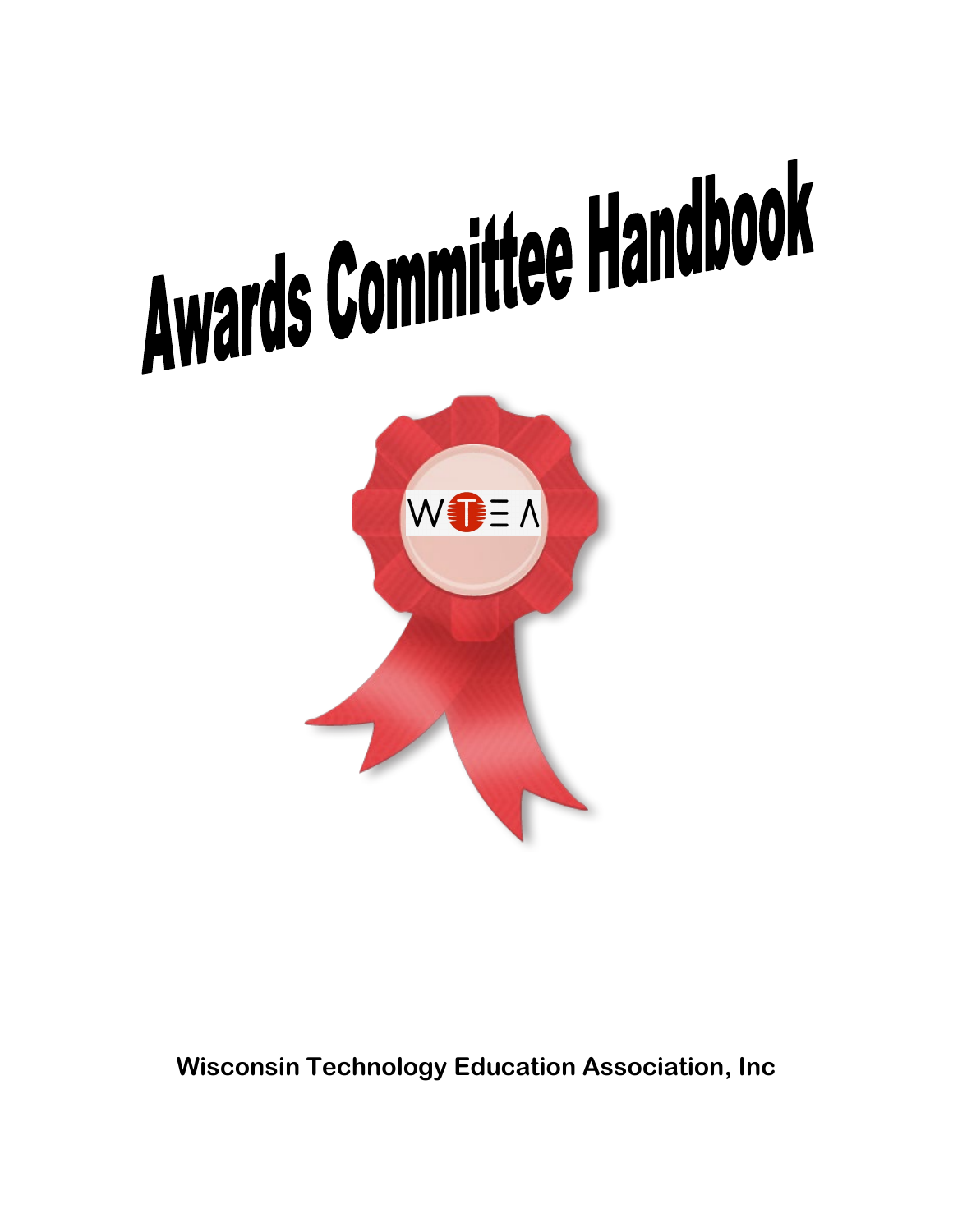# **Table of Contents**

## **Overview**

## **Awards Committee**

## **Section1: School Awards** (WTEA membership required) Middle School Program of the Year High School Program of the Year Community Service Award

## **Section 2: Individual Awards** (WTEA membership required)

25 Year Award Inspire Award Award of Excellence Technology Educator of the Year

## **Section 3: Non-member Awards**

Special Recognition Award

# **Section 4: WTEA Board Awards**

Lifetime Achievement Award Leadership Award

## **Section 5: Other Awards and Recognition**

Collegiate Professional Development Grant National Officer Candidate Grant ITEEA Award Grant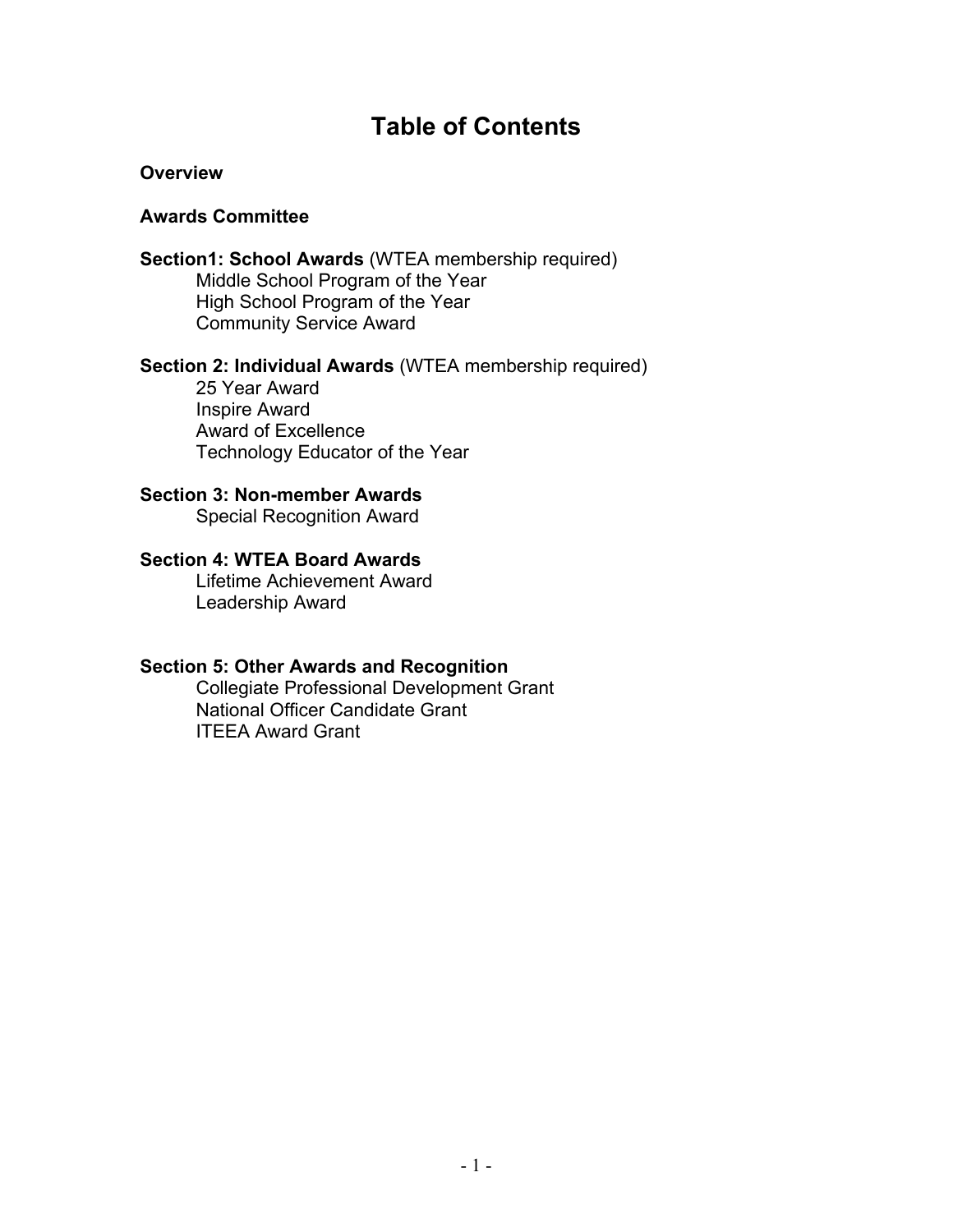## **Overview**

The mission of the Wisconsin Technology Education Association (WTEA) is to provide proactive leadership in advocating the advancement of technology education by promoting relevant curriculum, communicating information, providing staff development, and the networking of education, business, and industry.

The association's awards program promotes program excellence by recognizing classroom teachers, school programs, administrators, and businesses for delivering and promoting quality technology and engineering programs to students in Wisconsin.

## **Awards Committee**

The awards committee chairperson is appointed by the WTEA Executive Committee. Membership includes the Executive Director and is open to other interested members of the WTEA Board.

## Primary Responsibility

- Provide recognition to association members as they achieve excellence in technology education.
- Assist future TEE educators with expenses for attending state and national conferences.
- $\cdot \cdot$  Plan the annual Awards Banquet and purchase award plaques, certificates, etc.

### Awards

- $\triangleright$  School awards: HS Program of the Year, MS Program of the Year, Community Service Award
- $\triangleright$  Individual awards: 25-year Award, Inspire Award, Award of Excellence, Technology Educator of the Year
- > Leadership Award
- $\triangleright$  Special Recognition Award
- $\triangleright$  Other awards as developed by the WTEA Board

### Scholarships and Grant

- Collegiate professional Development Grant
- Other awards as developed by the WTEA Board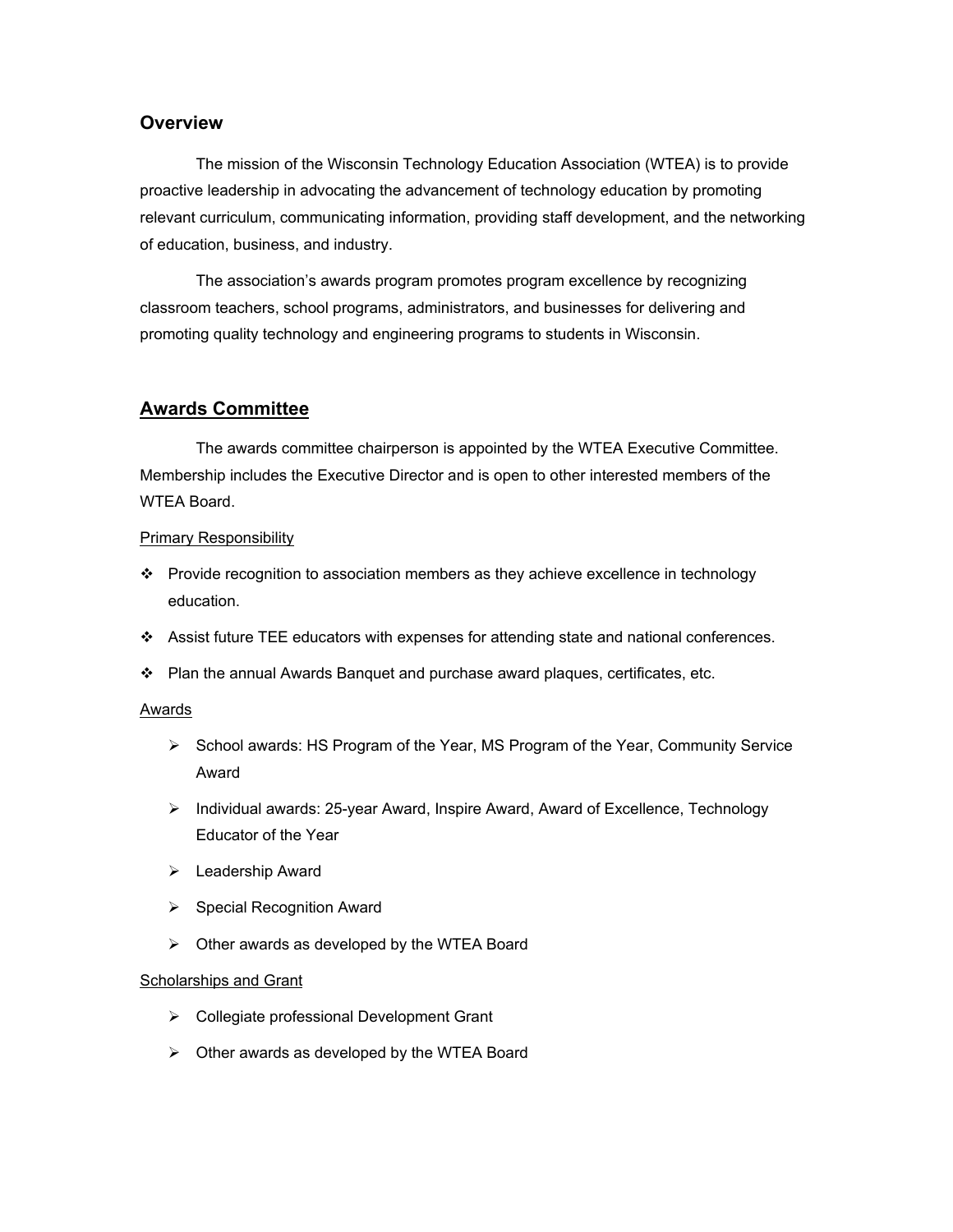# **Section1: School Awards**

## **Middle School Program of the Year** *"Outstanding Middle School Technology Education Program"*

## **Overview**

This award provides recognition to a middle (or junior high) school which delivers an outstanding program that provides students with an introduction to the areas and concepts of technology and engineering. The school's name will appear on the award along with the quote above. It is only given to one school annually. The committee can choose to award this to multiple middle schools from the same school district if they are delivering comparable programs. The award will not be given if there are no suitable nominations.

## Qualifications:

- $\div$  The school must not have received this award within the past five years. Example: a school that receives the award in 2000 is eligible to receive the award again in the year 2005.
- $\cdot \cdot$  The program curriculum should reflect state, national and/or industry standards.
- $\div$  At least fifty-five percent of the technology education faculty must be current members of the WTEA.
- $\cdot \cdot$  At least one technology education staff member should have been a WTEA member the previous year.
- The nominee must submit a program portfolio which includes: school curriculum documentation, facility photographs, course descriptions, copies of newspaper clippings, testimonials, and one letter of recommendation from the principal or CTE Coordinator..
- $\cdot \cdot$  The nominee must be willing to share successful activities, ideas, or projects in the WTEA Interface and agree to present a sectional at an upcoming conference or other professional development event.

- $\div$  Nominations will be requested through the WTEA Interface, the WTEA web site and at the annual membership meeting. The school can be nominated by a WTEA member, administrator, or CTE Coordinator.
- $\cdot \cdot$  District Directors will be responsible for securing nominations from their district.
- All nominations should be sent to the committee chair or the Executive Director no later than November 15th.
- The committee chair will solicit additional information about the nominees. The Executive Director will verify the membership status of the nominees.
- Copies of nomination materials for eligible recipients will be shared with Awards Committee members for review.
- \* The Awards Committee will select the program(s) for recognition according to the qualifications criteria
- $\div$  The Awards Committee shall notify the school and publish the results on the WTEA website.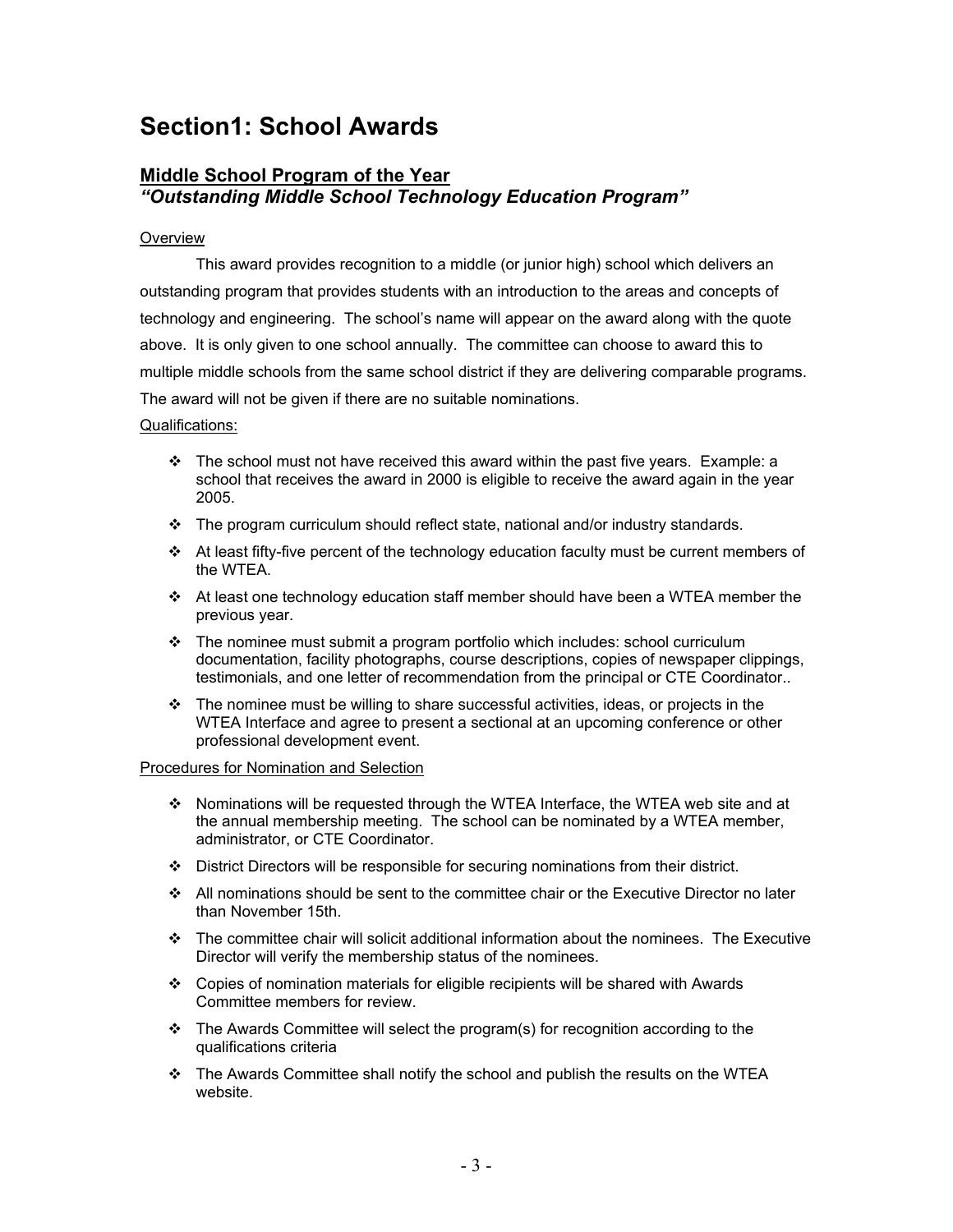$\div$  The award will be presented at the Awards Banquet or during a General Session at the annual conference. The association will provide complimentary banquet tickets for WTEA members receiving the award and one district/building administrator.

#### Notes:

- The recipient of this award will be nominated by the WTEA Board of Directors for ITEEA recognition the following year. The association's ITEEA representative will coordinate the nomination process between the WTEA nominee and the ITEEA. A school may choose not to be nominated for ITEEA recognition.
- See ITEEA Award Grant below.
- A worthy nominee that does not receive the award may be nominated by the awards committee for consideration the following year.

# **High School Program of the Year** *"Outstanding High School Technology Education Program"*

### **Overview**

This award provides recognition to a high school that delivers an outstanding program which provides students with rigorous training and skill development in the areas and concepts of technology and engineering. The school's name will appear on the award along with the quote above. It is only given to one school annually. The committee can choose to award this to multiple high schools from the same school district if they are delivering comparable programs. The award will not be given if there are no suitable nominations.

### Qualifications:

- $\div$  The school must not have received this award within the past five years. Example: a school that receives the award in 2000 is eligible to receive the award again in the year 2005.
- $\div$  The program curriculum should reflect state, national and/or industry standards.
- $\triangleleft$  At least fifty-five percent of the technology education faculty must be members of the WTEA. At least one technology education staff member should have been a member the previous year.
- $\cdot \cdot$  The nominee must submit a program portfolio which includes: school curriculum documentation, facility photographs, course descriptions, copies of newspaper clippings, testimonials, and one letter of recommendation from the principal or CTEC.
- \* The nominee must be willing to share successful activities, ideas, or projects in the WTEA Interface and present a sectional at an upcoming conference or other professional development event.

- $\div$  Nominations will be requested through the WTEA Interface, the WTEA web site and at the annual membership meeting. The school can be nominated by a WTEA member, administrator, or CTEC.
- District Directors will be responsible for securing nominations from their district.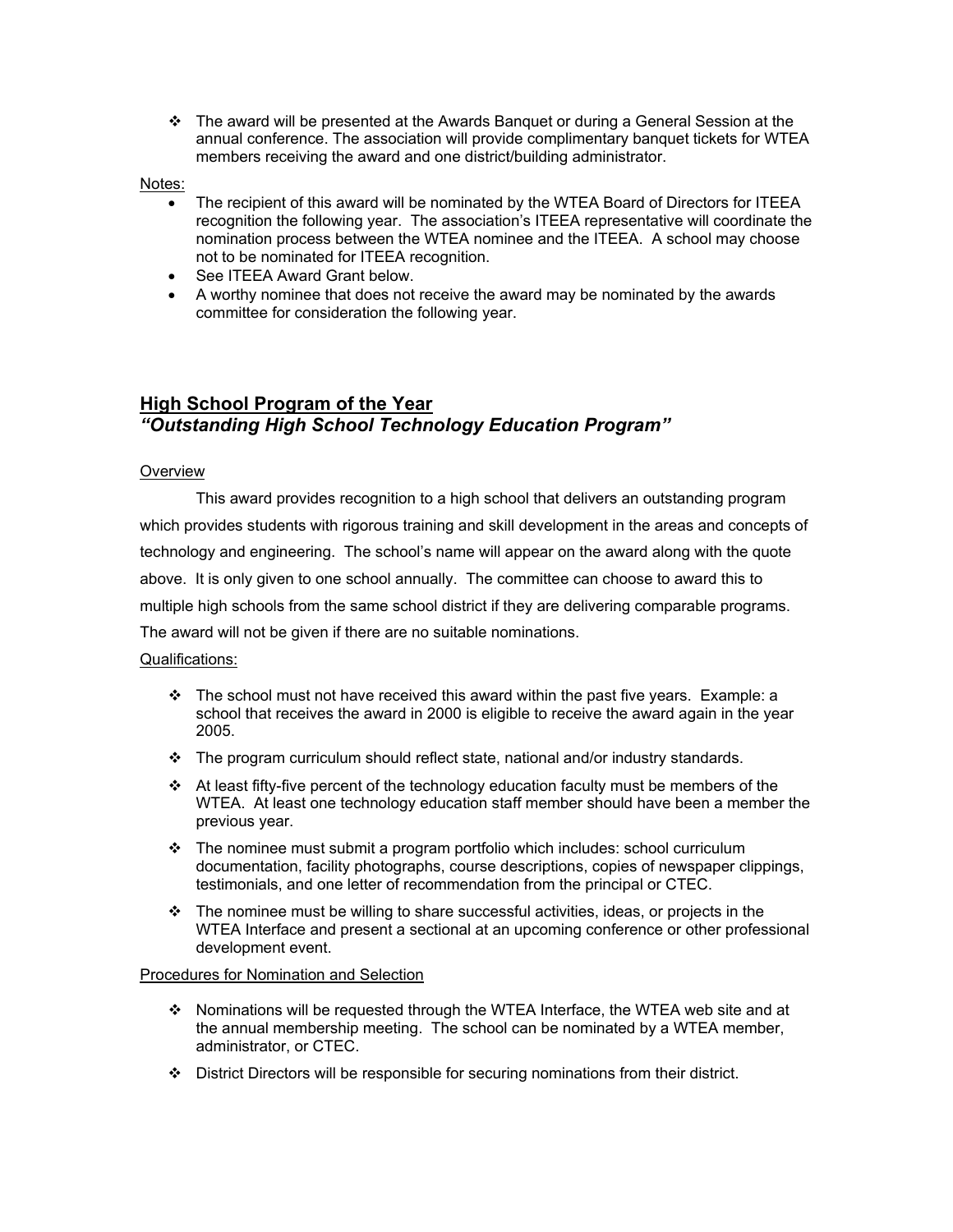- $\div$  All nominations should be sent to the committee chair or the Executive Director no later than November 15th.
- The committee chair will solicit additional information about the nominees. The Executive Director will verify the membership status of the nominees.
- $\div$  Copies of nomination materials for eligible recipients will be shared with Awards Committee members for review.
- \* The Awards Committee will select the program(s) for recognition according to the qualifications criteria
- $\div$  The Awards Committee shall notify the school and publish the results on the WTEA website.
- $\cdot \cdot$  The award will be presented at the Awards Banquet or during a general session at the annual conference. The association will provide complimentary banquet tickets for WTEA members receiving the award and one ticket for a district/building administrator.

Notes:

- The recipient of this award will be nominated by the WTEA Board of Directors for ITEEA recognition the following year. The association's ITEEA representative will coordinate the nomination process between the WTEA nominee and the ITEEA. A school may choose not to be nominated for ITEEA recognition.
- See ITEEA Award Grant below.
- A worthy nominee that does not receive the award may be nominated by the awards committee for consideration the following year.

# **Community Service Award** *"For Outstanding Achievement in Service Learning"*

### **Overview**

This award honors a school technology education club, class, or student organization who has used their knowledge and skills to provide valuable service to their local community.

### Qualifications:

- \* The TEE educator (advisor) must be a current member of the WTEA
- \* The nominee must submit a portfolio that documents community services provided during the previous calendar (or school) year. The nominations shall include Name of School, supervising teacher(s), names of students involved, timeline, summary of activity's impact on local community, and budget.
- $\bullet$  Documentation might also include student reflections, video clips, newspaper clippings, letters of recommendation/support from local community, planning calendars, etc.
- $\cdot \cdot$  The class or group receiving this award must not have received it during the previous 5 years.
- \* The nominee must be willing to share successful activities, ideas, or projects in the WTEA Interface and provide a display in the annual conference Project Showcase.

- Nominations will be requested through the WTEA Interface, the WTEA web site and at the annual membership meeting. The school/group can be nominated by a the class instructor (advisor), a WTEA member, administrator, or CTEC.
- All nominations should be sent to the committee chair or the Executive Director no later than November 15th.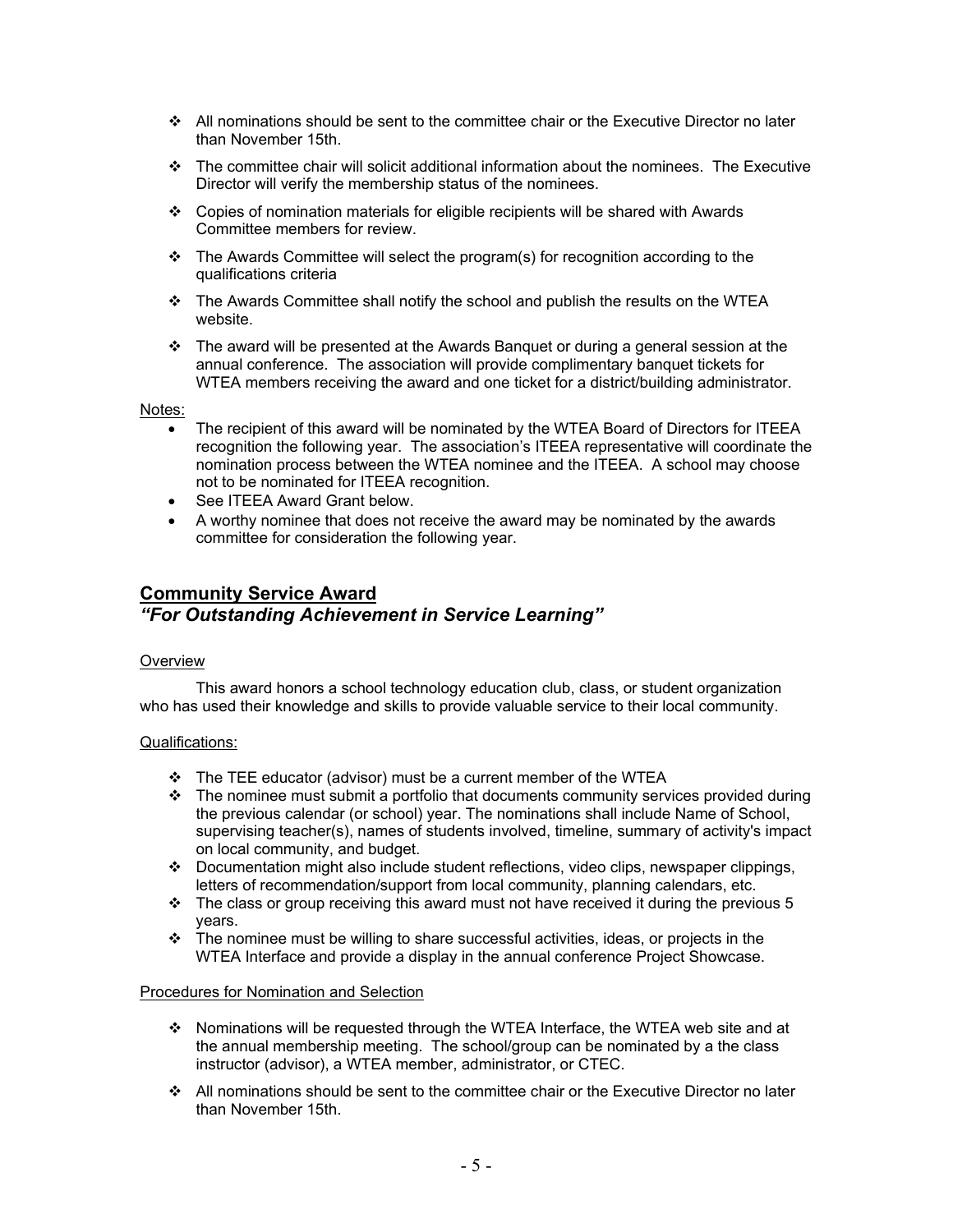- $\cdot \cdot$  The committee chair will solicit additional information about the nominees. The Executive Director will verify the membership status of the nominees.
- $\div$  Copies of nomination materials for eligible recipients will be shared with Awards Committee members for review.
- $\div$  The Awards Committee will select the program for recognition according to the qualifications criteria
- \* The Awards Committee shall notify the school and publish the results on the WTEA website.
- $\cdot \cdot$  The award will be presented at the Awards Banquet or during a general session at the annual conference. The association will provide complimentary banquet tickets for WTEA members responsible for the service projects and one ticket for a district/building administrator.
- $\cdot \cdot$  The award plaque will identify the name of the school receiving the award.

# **Section 2: Individual Awards**

## **25 Year Award**

#### **Overview**

The WTEA Board of Directors will recognize and honor members as they complete 25 (or more) years of service to education.

### Procedures for Nomination and Selection

- $\div$  The executive director tracks each member's years of service as part of the membership database.
- $\cdot \cdot$  Members will receive this award during the spring of their 25<sup>th</sup> year (or later depending upon membership status). Qualifying members will be notified of their award prior to the annual conference
- Educators must be a current member to receive this award. Recipients of this award will be recognized at the annual awards banquet or during a general session at the annual conference. Banquet tickets must be purchased by the recipient. Those who are unable to attend will receive their award by mail.
- $\cdot$  25-year award winners will receive a certificate, watch or other appropriate item in recognition of their service to education. The Awards Committee will solicit a corporate sponsor to offset the cost for this award.

## **WTEA Inspire Award**

## *"For Fostering Future Technology Educators"*

### **Overview**

This award was established to recognize Technology Education teachers who have served as an inspiration to their students resulting in them seeking to become Technology Education teachers.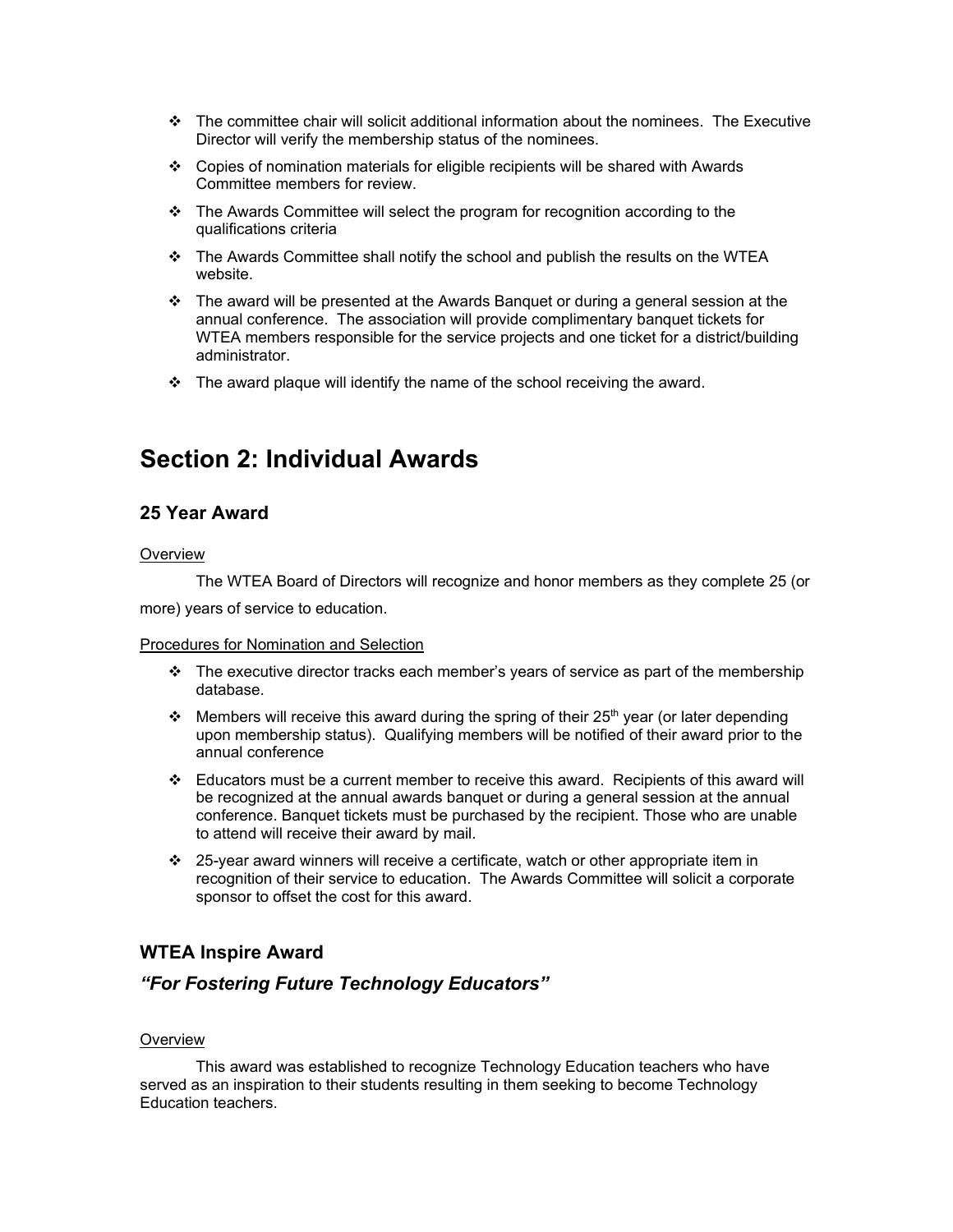#### Procedures for Nomination and Selection

- $\div$  Nominations will be requested through the WTEA Interface, the WTEA web site and at the annual membership meeting. Nominations may also come from the WTEA Foundation based upon their scholarship applications.
- $\cdot$  All nominations will be sent to the committee chair or the Executive Director no later than November 15th.
- $\cdot \cdot$  The committee chair will solicit additional information about the nominees, if necessary. The Executive Director will verify the membership status of the nominees.
- Copies of nomination materials for eligible recipients will be shared with Awards Committee members for review.
- The Awards Committee will select educators for recognition according to the qualifications criteria.
- $\cdot \cdot$  The Awards Committee shall notify the award winners and will publish the information on the WTEA website.

#### **Qualifications**

- $\div$  Must be a current member of the WTEA and a licensed teacher of technology education or a licensed elementary teacher. Non-WTEA members from other instructional areas (math, science, etc.) who teach applied courses are also eligible for this award.
- $\cdot \cdot$  Demonstrate a commitment to technology education, serve as a role model for students and colleagues

#### Notes:

- $\cdot \cdot$  The award will be presented at the Awards Banquet or at a general session at the annual conference. The association will provide a complimentary banquet ticket to the WTEA member receiving the award.
- $\div$  This award should not be given to an individual who has already received the Inspire Award.

## **WTEA Award of Excellence**

## *"For Exemplary Achievement in Technology Education"*

#### **Overview**

The WTEA Award of Excellence is awarded annually to recognize teachers for providing outstanding programs in technology education and technology related courses. These awards are to be presented to individual teachers or a group of teachers who work together to provide a specific program.

- $\div$  Nominations will be requested through the WTEA Interface, the WTEA web site and at the annual membership meeting.
- District Directors will be responsible for securing nominations from their district
- All nominations will be sent to the committee chair or the Executive Director no later than November 15th.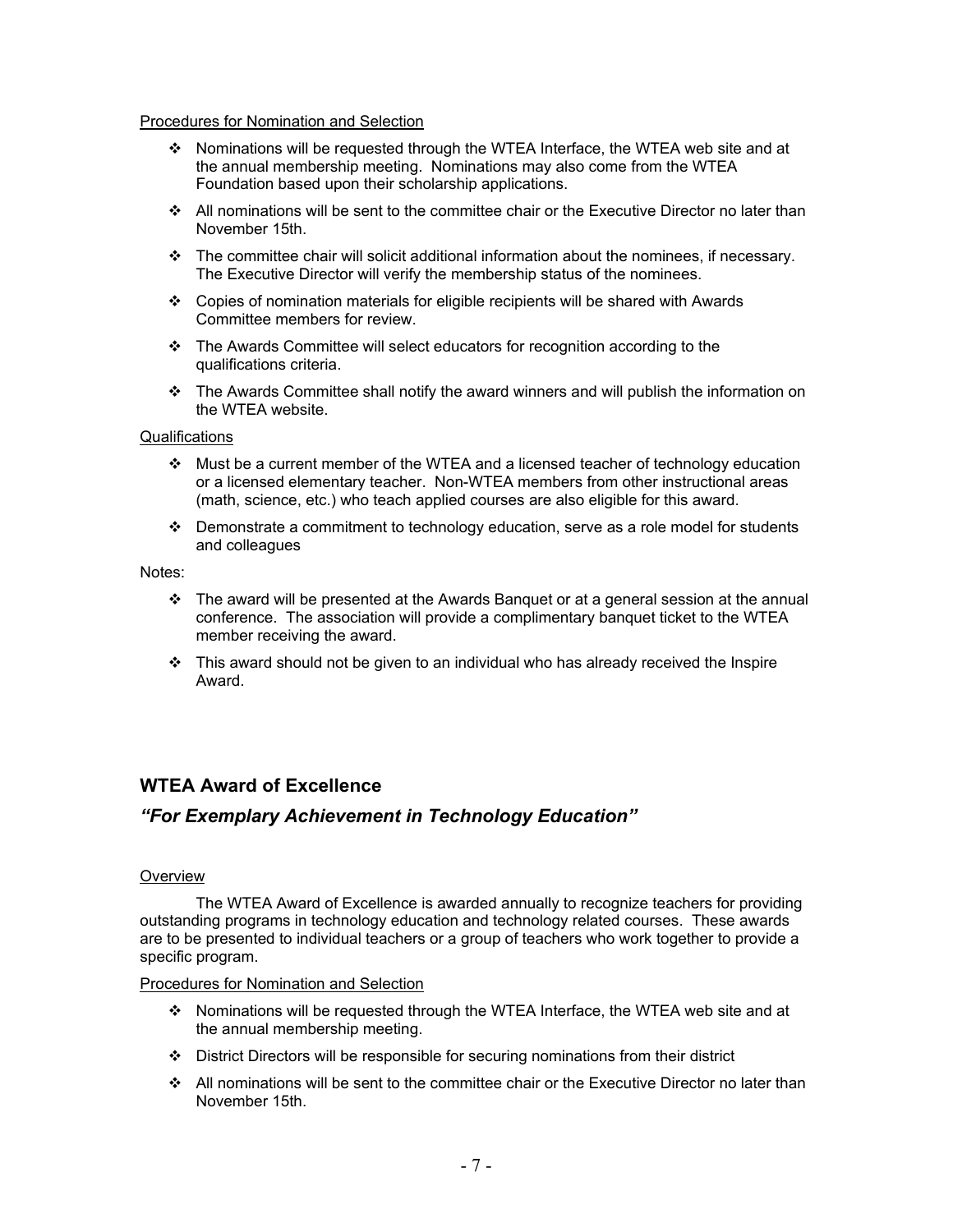- $\div$  The committee chair will solicit additional information about the nominees, if necessary. The Executive Director will verify the membership status of the nominees.
- $\div$  Copies of nomination materials for eligible recipients will be shared with Awards Committee members for review.
- The Awards Committee will select educators for recognition according to the qualifications criteria.
- \* The Awards Committee shall notify the award winners and will publish the information on the WTEA website.

#### **Qualifications**

- Must be nominated by a WTEA member, a CTEC, or an administrator
- $\cdot$  Must be a current member of the WTEA and a licensed teacher of technology education or a licensed elementary teacher. Non-WTEA members from other instructional areas (math, science, etc.) who teach applied courses are also eligible for this award.
- $\div$  Demonstrate a commitment to technology education, serve as a role model for students and colleagues
- $\div$  Show a willingness to share successful activities, ideas, projects, or undertakings with colleagues.

Notes:

- $\div$  The award will be presented at the Awards Banquet or at a general session at the annual conference. The association will provide a complimentary banquet ticket to the WTEA member receiving the award.
- $\div$  This award should not be given to an individual who has already received the WTEA Educator of the Year Award. This award should not be given to an individual who has received the Program of the Year Award within the previous two years.

## **Technology Educator of the Year** *"For Outstanding Contributions to Technology Education"*

#### **Overview**

The Technology Educator of the Year Award is the most prestigious award for instructional excellence presented to an instructor by the WTEA.

- Nominations will be requested through the WTEA Interface, the WTEA web site and at the annual membership meeting.
- District Directors will be responsible for securing nominations from their district
- All nominations will be sent to the Secretary-Treasurer or the Executive Director no later than November 15th.
- $\cdot \cdot$  The committee chair will solicit additional information about the nominees, if necessary. The Executive Director will verify the membership status of the nominees.
- Copies of nomination materials for eligible recipients will be shared with Awards Committee members for review.
- The Awards Committee will select one educator for recognition.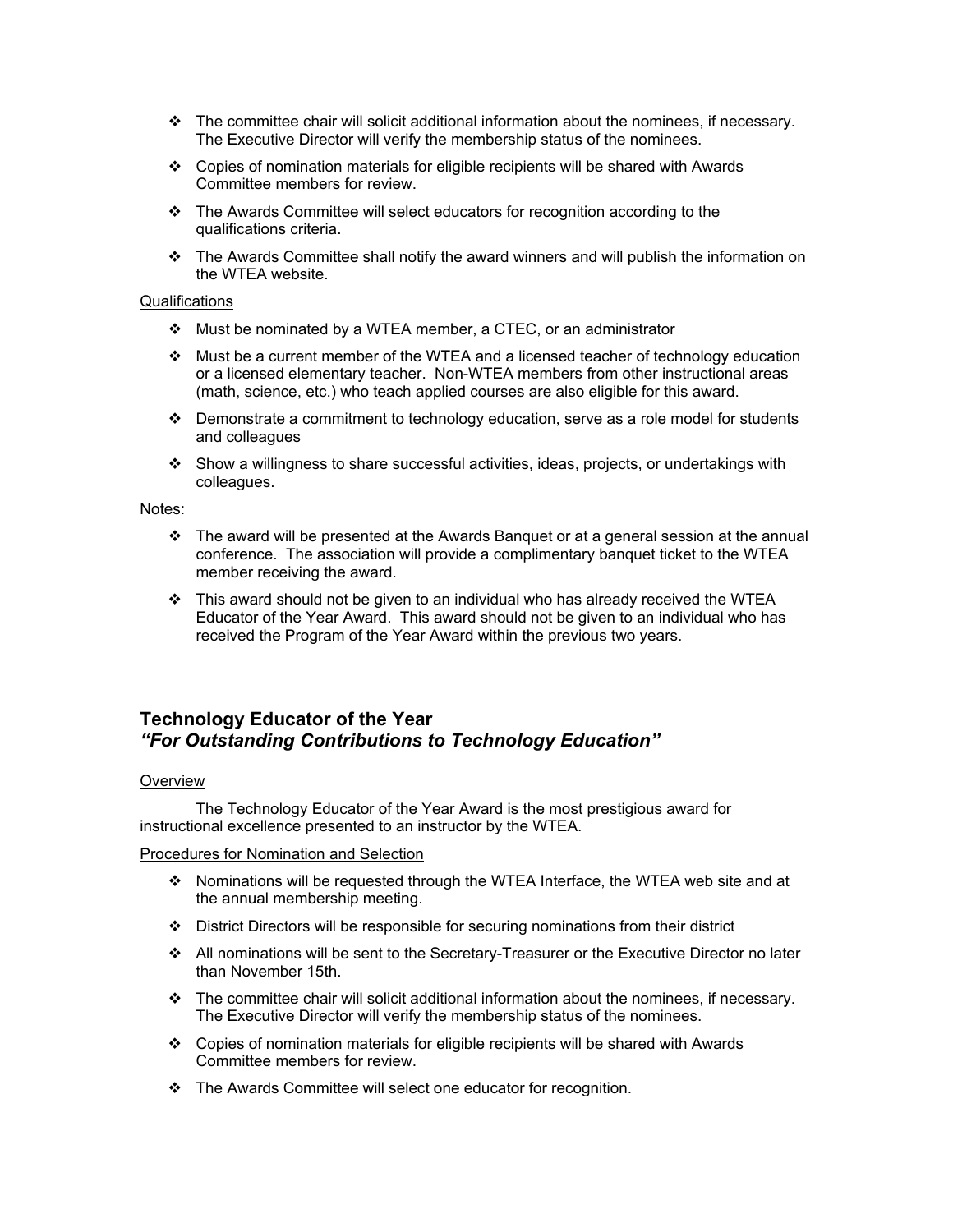- $\div$  The Awards Committee shall notify the award recipient and their immediate supervisor. Results will be published on the WTEA website.
- $\div$  The recipient will be asked to present a sectional at the WTEA Conference.

## Qualifications

The nominee must:

- Have not received this award before. A member may only receive this Award once during a career. This award was previously called "Man of the Year".
- $\div$  Be nominated by a WTEA member, a CTEC, or an administrator
- $\div$  Be a current member of the WTEA and was a member in the WTEA for the preceding year.
- $\div$  Be a certified teacher of technology education.
- Operate or provide leadership in an innovative, exemplary, or emerging program
- $\div$  Promote the development of technology education in the community, region, state and/or nation
- $\div$  Show a willingness to share successful activities, ideas, projects, or undertakings with colleagues.
- $\div$  Exemplify professionalism by involvement in professional and community organizations.
- \* The award recipient will receive two complimentary banquet tickets. One for the award recipient and one for an administrator or colleague.

## Notes

- The recipient of this award will be nominated by the WTEA Board of Directors for ITEEA recognition the following year. The association's ITEEA representative will coordinate the nomination process between the WTEA nominee and the ITEEA. A nominee may choose not to be nominated for ITEEA recognition
- See ITEEA Award Grant below.
- This award should not be given to an individual who has received the WTEA Program of the Year Award or the Award of Excellence within the previous two years.

# **Section 3: Non-Member Awards**

## **WTEA Special Recognition Award** *"For Service and Contributions to Technology Education"*

## **Overview**

This award is presented to business & industry professionals, school administrators, and educators from other subject areas in recognition of their service to the field of technology education.

## Procedures for Selection and Recognition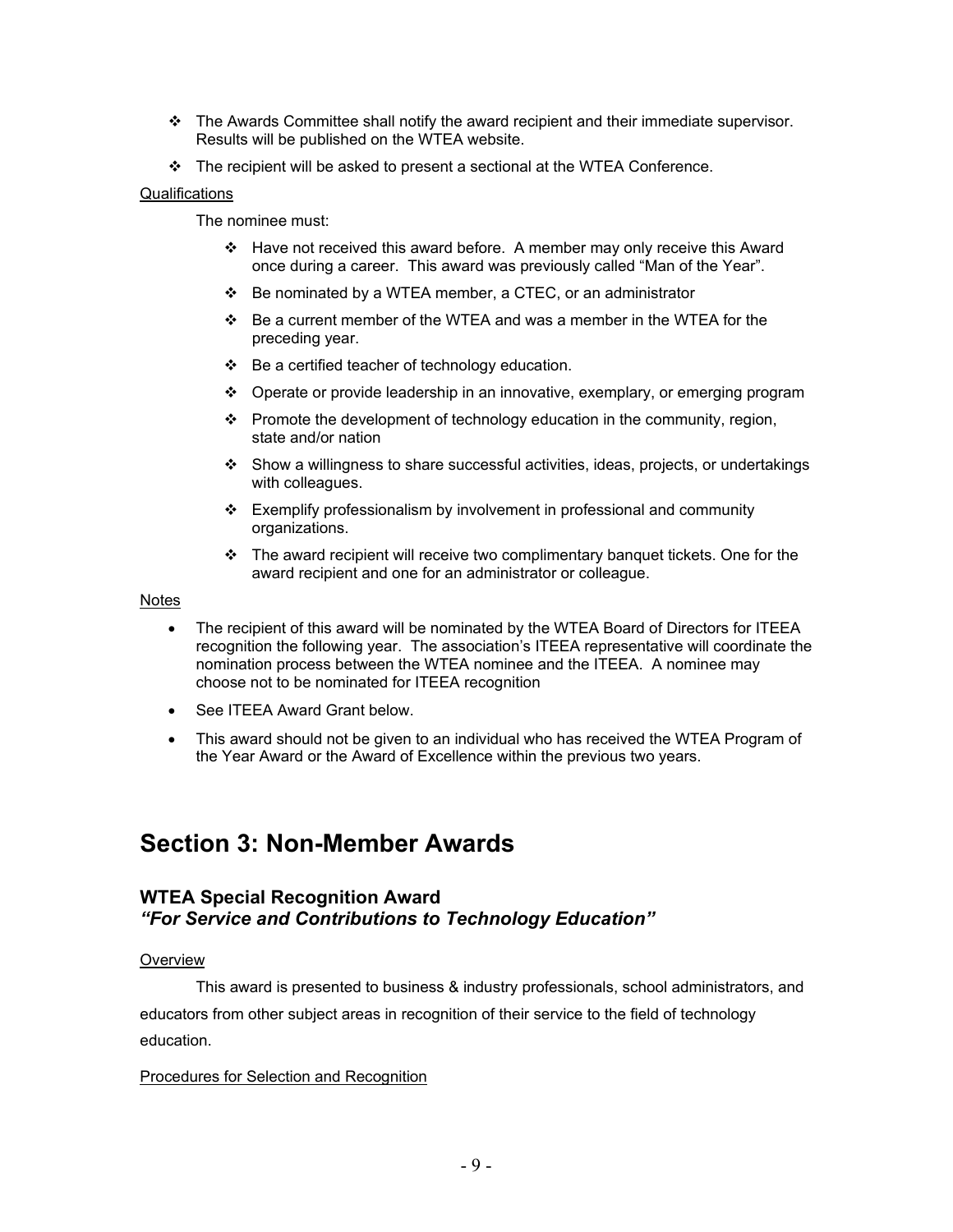- \* Nominations will be requested through the WTEA Interface, the WTEA web site and at the annual membership meeting.
- All nominations must be received by the Secretary-Treasurer or the Executive Director prior to the winter Awards Committee meeting.
- \* The Awards Committee will review the nominations and select appropriate recipients.
- \* More than one award may be given, but the number of awards shall not exceed the number of Award of Excellence recipients.
- \* The Awards Committee shall notify the award winners and will publish the results on the WTEA website.
- \* The award will be presented at the Awards Banquet.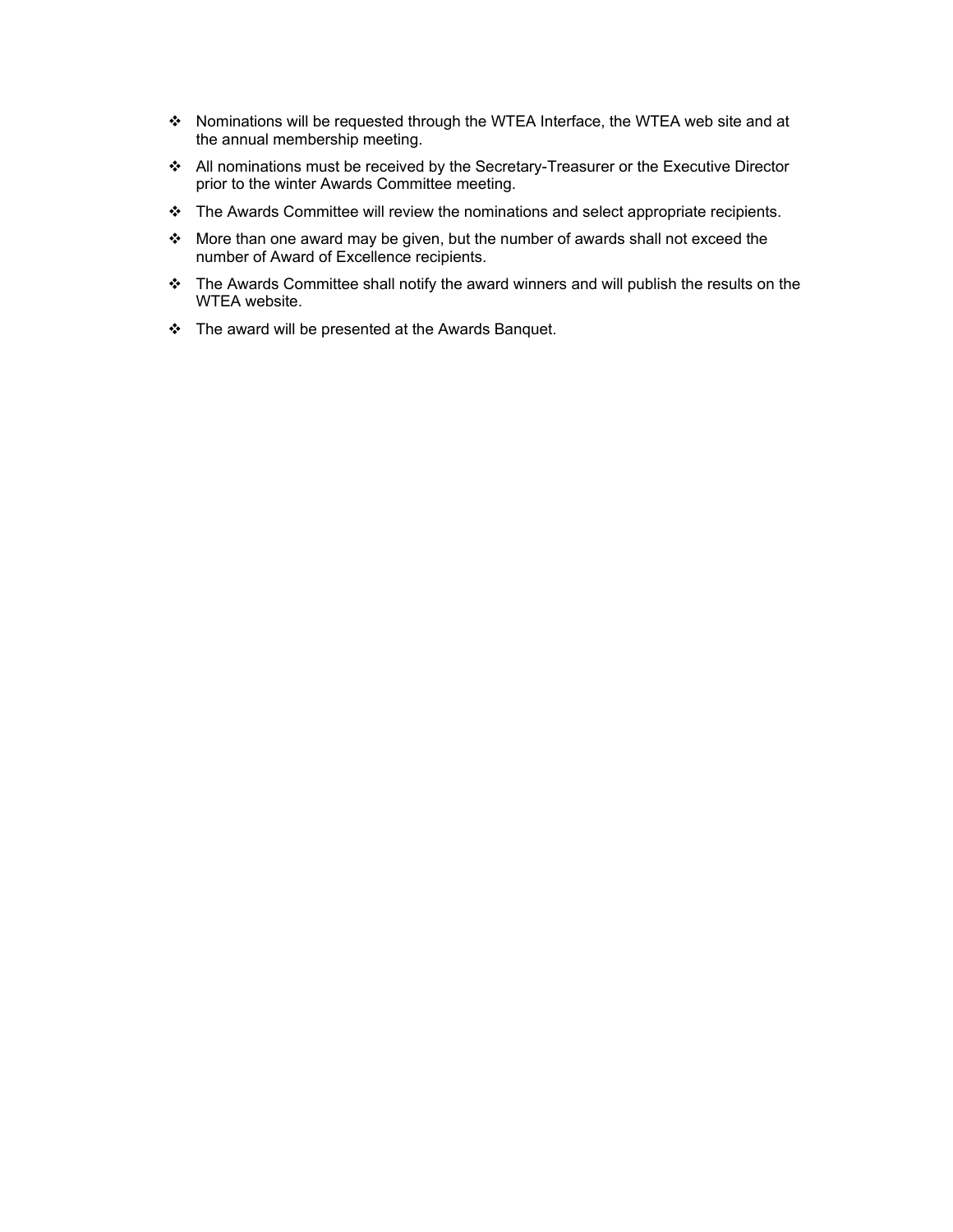# **Section 4: Awards from the WTEA Board**

*These awards are selected and given by the WTEA Board of Directors and do not require processing by the Awards Committee.*

## **WTEA Leadership Award** *"For Dedicated Leadership and Service to the WTEA"*

### **Overview**

This award is presented to association elected officers and members of the Board of Directors upon the conclusion of their term of service to the association

## Procedures for Selection and Recognition

- $\div$  The names of eligible award recipients will be forwarded to the Awards Committee chair or the Executive Director.
- $\cdot \cdot$  The Awards Committee will review the list of eligible recipients and notify the award winners.
- The award will be presented at the Awards Banquet or during a General Session at the annual conference. Award results will be published on the WTEA website.

## **WTEA Lifetime Achievement Award**

## *"For . . . in the field of Technology Education"*

### **Overview**

This award was created to recognize members who have gained prominence in technology education; made a major and sustained impact on technology education at the local and state level; advanced the profession through a sustained and recognized record of exemplary activity and/or improved instruction directly or indirectly.

- $\div$  Award candidates must be nominated by a current member of the WTEA Board of **Directors**
- $\div$  The nominee/applicant must provide a three page (maximum) personal profile that best describes all professional accomplishments and endeavors.
- \* The written nomination and the personal profile must be sent to the WTEA Executive Committee prior to the winter meeting of the Board of Directors.
- Printed copies of the nomination and personal profile will be distributed at the winter Board of Directors meeting.
- $\cdot \cdot$  The recipient will be selected by majority vote of the board of directors.
- $\div$  The Executive Director will notify the selected recipient.
- $\cdot \cdot$  The award will be presented at the Awards Banquet or during a general session at the annual conference.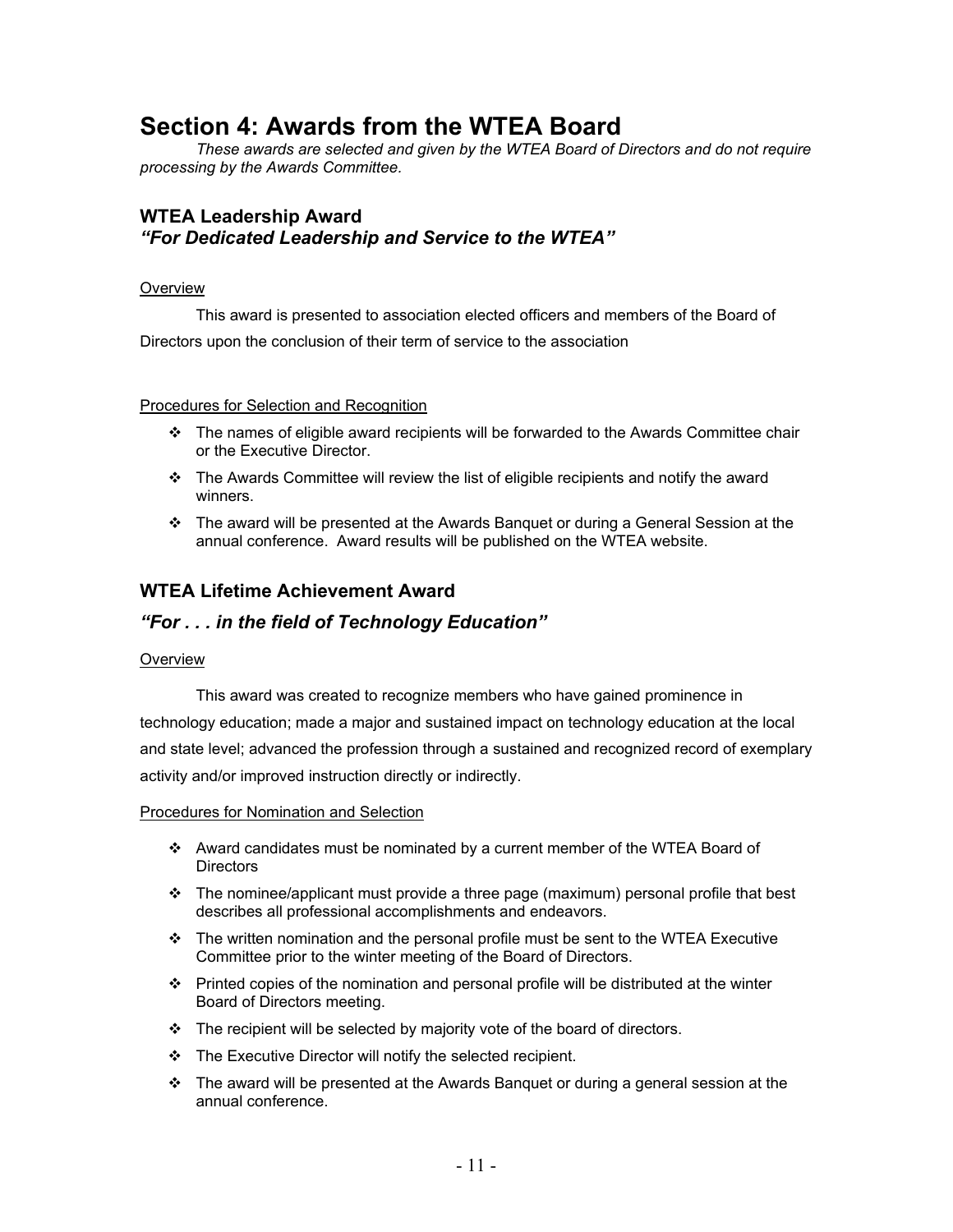#### Qualifications

The award recipient must: have taught technology education; be a member of the WTEA; and have a minimum of 15 years experience in the field of technology education as an educator or education supervisor.

#### **Notice**

- $\div$  This award will only be presented upon the nomination of appropriate candidates. It might not be presented annually.
- $\cdot \cdot$  The Board reserves the right to adjust the criteria and conditions of this award to accommodate special circumstances.

# **Section 5: Other Awards and Recognition**

## **Collegiate Professional Development Grant**

#### **Overview**

It is the intent of the Wisconsin Technology Education Association to encourage and support professional development, and particularly those opportunities that align with the goals of WTEA. Toward reinforcing this intent, the WTEA has created the WTEA Collegiate Professional Development Grant. The annual grant is specifically designated for use by Wisconsin collegiate groups directly affiliated with the Technology Education profession.

#### **Eligibility**

- Recognized Collegiate Associations at a Wisconsin Institutions of Higher Education that align with the goals of the Wisconsin Technology Education Association.
- $\cdot \cdot$  The completed application must be received by February 15<sup>th</sup>.
- $\div$  The students involved must be current student members of the WTEA.

#### Selection Process

- a. All application materials must be accurate and complete.
- b. Application to support attendance at the WTEA Conference or other appropriate professional development event is limited to a maximum of \$500 per institution per school year.
- c. The collegiate association is in *good standing* with having fulfilled WTEA expectations associated with any past grants or funding to the collegiate group.

#### Award Procedure

- $\div$  Applications will be reviewed by the Executive Director and require approval from the Executive Committee.
- $\cdot$  Within 14 days following the funded event, representatives of the collegiate association will submit an article and photos for use in WTEA publications. These materials are to be submitted to both the WTEA Executive Director and the *Interface* Editor. The article and